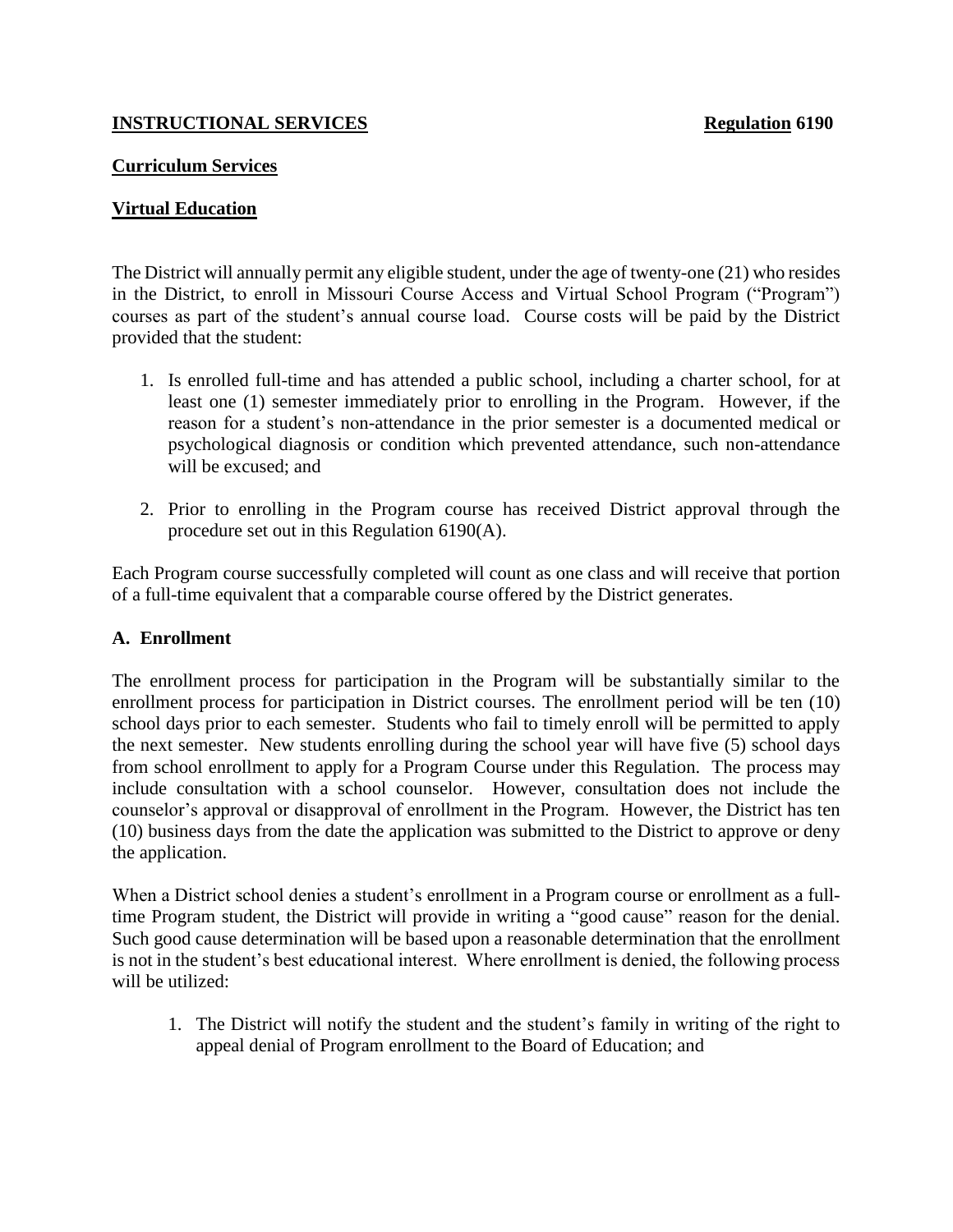- 2. The family will be given an opportunity to present the reasons for their appeal to the Board at an official Board meeting; and
- 3. The District, at such Board meeting, will provide the basis for its determination that Program enrollment was not in the student's best educational interest; and
- 4. The written submissions by the family and the District will be incorporated into Board minutes; and
- 5. The Board's written decision and the reason for that decision will be provided to the family within thirty (30) days of such Board meeting; and
- 6. The family may appeal the Board's determination to the Department of Elementary and Secondary Education. The Department shall provide their decision within seven (7) calendar days.

Program credits previously earned by a student transferring into the District will be accepted by the District. Students who are participating in a Program course at the time of transfer shall continue in the course with the District assessing future monthly payments.

Home school and private students wishing to take additional courses beyond their school's regular course load will be permitted to enroll in Program courses under an agreement, including the student's payment of tuition or course fees.

# **B. Payment for Program Courses**

Cost associated with Program courses shall be paid by the District for students satisfying subsection (1) of this Regulation 6190. Payments will be made on a monthly cost basis prorated over the semester enrolled. Payments will be made directly to the Program contract provider. Such payments per semester will not exceed the market cost, but in no case more than 7% of the state adequacy target per semester. In the event a Program participant discontinues their enrollment, the District will discontinue monthly payments made on the student's behalf.

In the case of a student who is a candidate for A+ tuition reimbursement and who is enrolled in a Program course, the District will attribute no less than ninety-five (95%) percent attendance to any such student who has successfully completed such Program course. K-8 Districts will be required to pay the District for Program attendees residing in the K-8 District.

# **C. Program Course Evaluation**

The District will consider recommendations made by DESE relative to a student's continued Program enrollment. Based in part on DESE's recommendations, the District may terminate or alter a course offering if the District, in its reasonable discretion, determines that the Program course(s) is not meeting the student's educational needs.